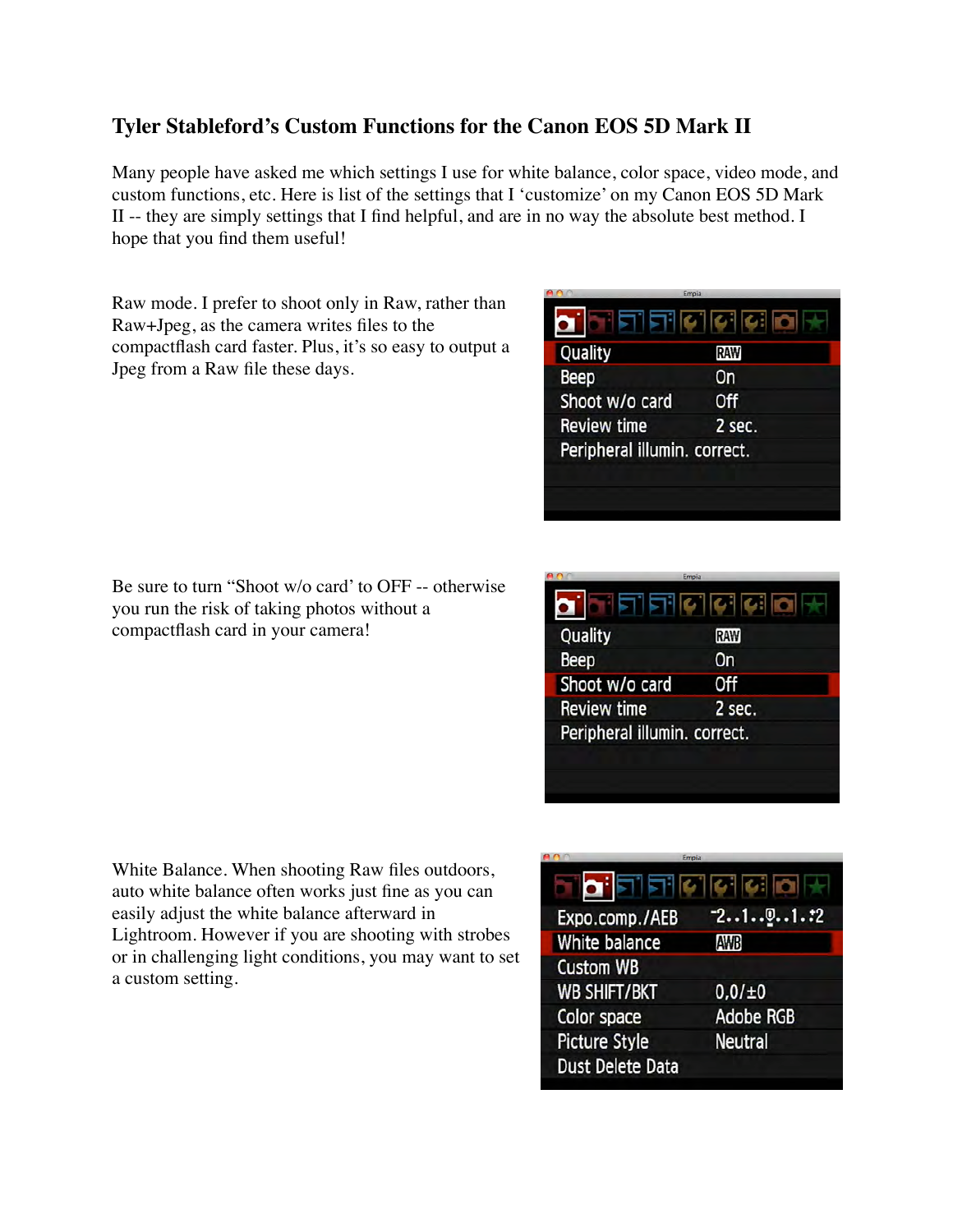When shooting jpegs or video, it's crucial to set a custom white balance that is as accurate as possible. Jpegs and video clips are highly compressed files and don't allow for dramatic adjustments in color temperature, so you need to get it right in the camera. The box on the right shows how I set a custom color temperature. Take a test shot or use Live View mode to check your settings, and tailor the settings until the scene looks right.

You can do further white balancing in the WB Shift/ Bkt pane. Selecting this menu brings up the pane below.

|               | Empia       |
|---------------|-------------|
| White balance |             |
|               | Color temp. |
|               |             |
| <b>AWB</b>    | 禜           |
| 濼             | 4           |
| ÔN            | ⊾∠⊿         |
| $\rightarrow$ | K + 5700    |
|               |             |
|               |             |

| O FIFIN                 | Alchol           |
|-------------------------|------------------|
| Expo.comp./AEB          | 7.1.9.1.2        |
| <b>White balance</b>    | K 5700           |
| <b>Custom WB</b>        |                  |
| <b>WB SHIFT/BKT</b>     | $0.01 + 0$       |
| Color space             | <b>Adobe RGB</b> |
| <b>Picture Style</b>    | <b>Neutral</b>   |
| <b>Dust Delete Data</b> |                  |
|                         |                  |

Here, I don't use the bracket feature but rather the White Balance Shift options. If your subject's face is showing too much red, try tabbing the cursor to the left one or two clicks. Take another close-up test frame or use Live View, and zoom in to see how the color looks now. Keep experimenting until the scene looks good.



Color Space. I set the camera to capture in Adobe RGB as it has a wider color gamut than sRGB, and as such allows for greater manipulation of the images with less degradation. Raw images will shoot RGB images regardless of what is selected here; and video will shoot sRGB regardless; so this really only applies to jpegs.

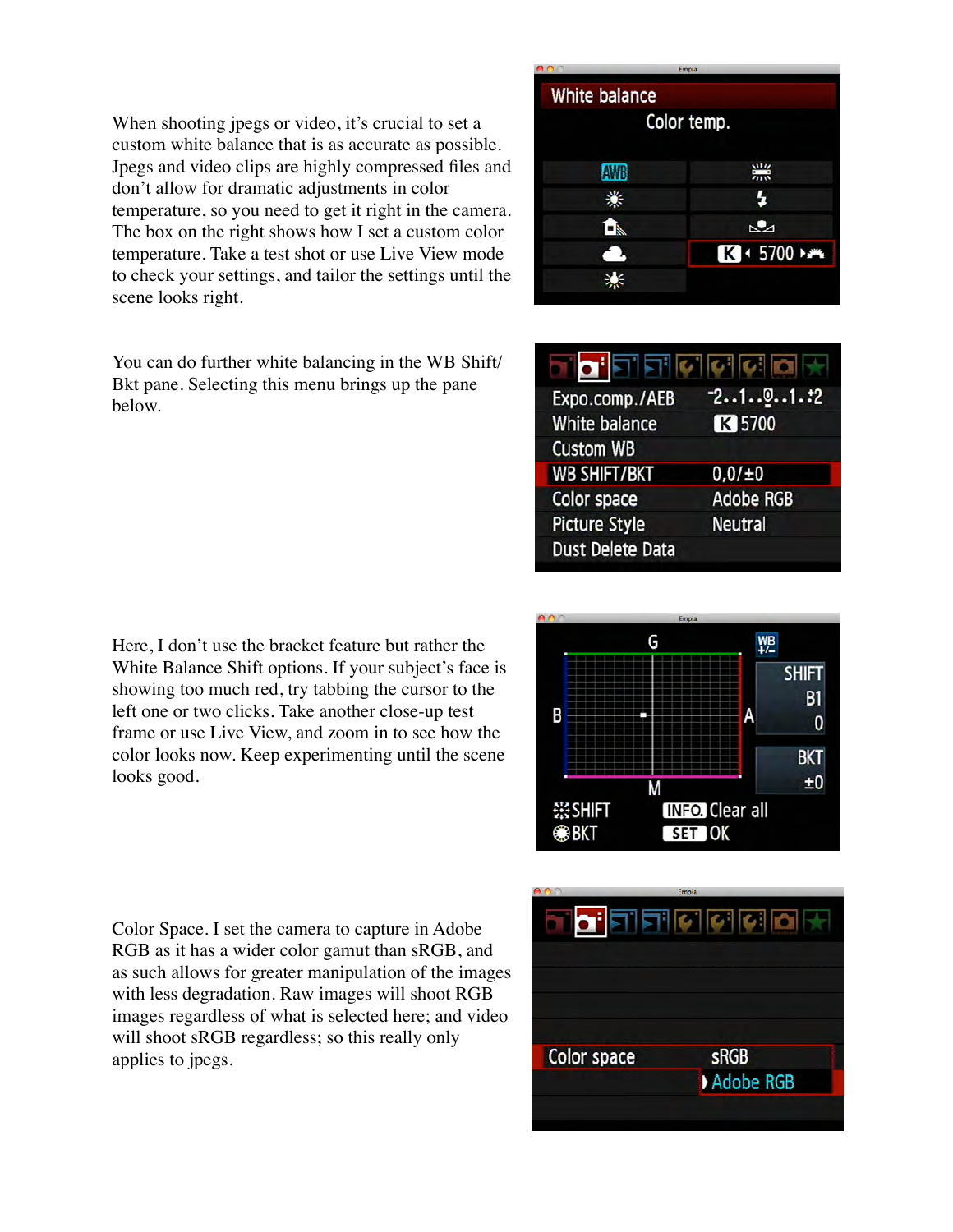Picture Style. This is a crucial custom setting when shooting video, as it allows you to reduce contrast and to capture a wider range of highlight and shadow detail. It's not as important when shooting Raw stills, as only the jpeg preview of the Raw file will mirror the picture style you set; the Raw file itself is unchanged.

| <b>BILLING</b>          |                  |
|-------------------------|------------------|
| io Fificiciol           |                  |
| Expo.comp./AEB          | $-21$ [1.:2      |
| <b>White balance</b>    | <b>AWB</b>       |
| <b>Custom WB</b>        |                  |
| <b>WB SHIFT/BKT</b>     | $0.01 + 0$       |
| Color space             | <b>Adobe RGB</b> |
| <b>Picture Style</b>    | <b>Neutral</b>   |
| <b>Dust Delete Data</b> |                  |
|                         |                  |

My preferred video setting is the Neutral picture style, and then I further customize it as seen in the paragraph below. Remember that these are just my preferences, as a starting point for bringing my video clips into Adobe Premiere Pro for editing, so please experiment and find your own if you think a different setting will work better for your needs.

After selecting Neutral, I go into the detailed settings and drag Contrast 3 clicks down. I commonly shoot straight into the sun on the snowy mountains of Colorado, so I prefer a very low-contrast setting to capture the full range of light and shadow - remember you can always boost contrast later, but it's nearly impossible to recover clipped highlights or shadows if you don't get them in the original file. \*\*See the last page of this PDF to see how to enable the Neutral Picture Style when developing a Raw image in Lightroom.

| <b>Picture Style</b>    | $\mathbf{0}$ , $\mathbf{0}$ , $\partial$ , $\mathbf{0}$ |
|-------------------------|---------------------------------------------------------|
| <b>ESS</b> Standard     | 3, 0, 0, 0                                              |
| <b>atP</b> Portrait     | 2, 0, 0, 0                                              |
| <b>akill</b> Landscape  | 4, 0, 0, 0                                              |
| <b>BENNeutral</b>       | $0, -3, 0, 0$                                           |
| <b>ESF</b> Faithful     | 0, 0, 0, 0                                              |
| <b>E:MMonochrome</b>    | 3, 0, N, N                                              |
| <b>INFO</b> Detail set. | $SET$ OK                                                |

| Detail set.       | <b>ENNeutral</b> |
|-------------------|------------------|
| <b>OSharpness</b> |                  |
| <b>OContrast</b>  |                  |
| <b>Saturation</b> |                  |
| Color tone        |                  |
|                   |                  |
|                   |                  |
| Default set.      | <b>MENU</b>      |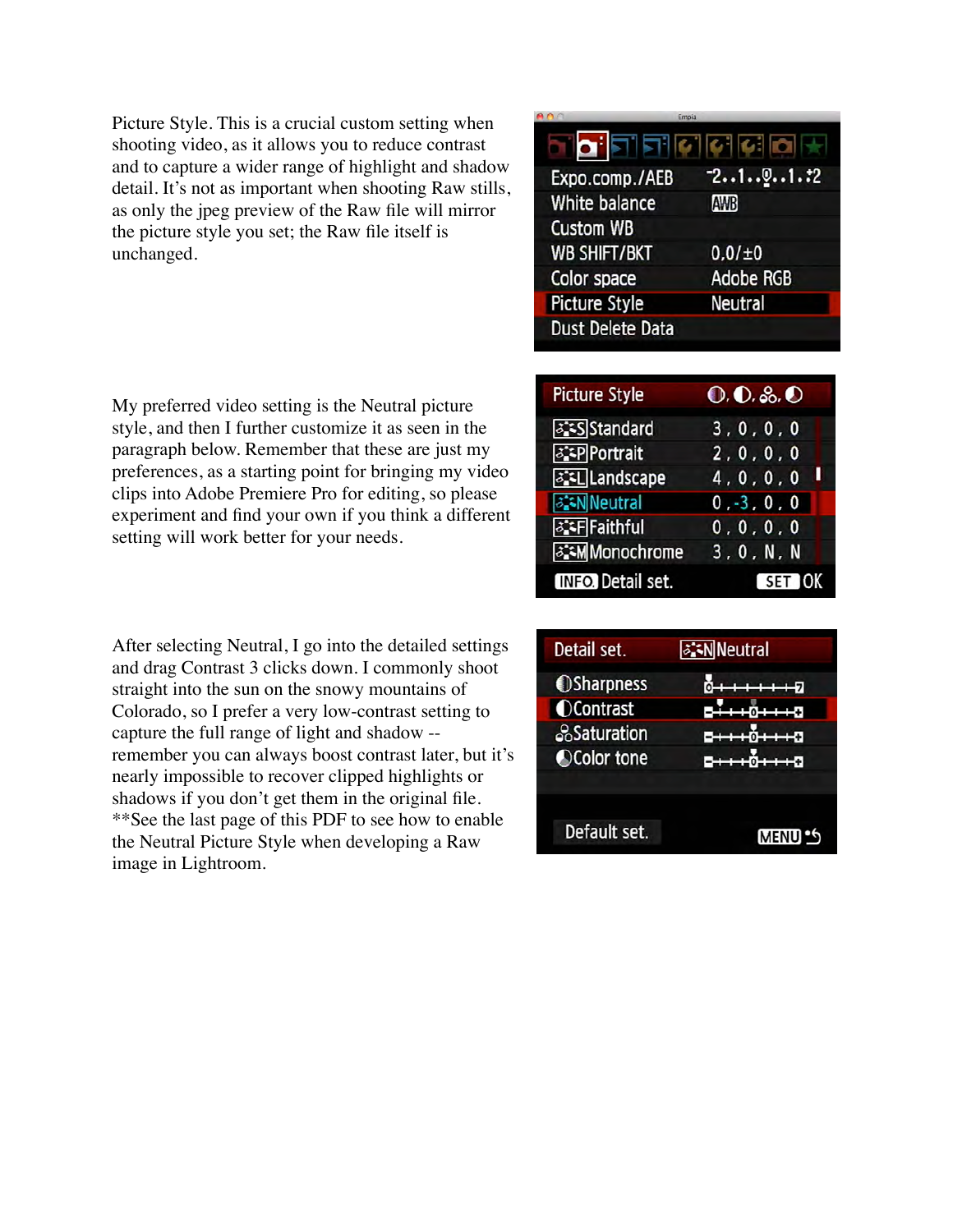Auto Exposure Bracketing. When shooting outdoors in changing light conditions, I often bracket my images 2/3 of a stop on either side to make sure I don't clip the highlights.

| Empia                   |                  |
|-------------------------|------------------|
|                         | 5151010101014    |
| Expo.comp./AEB          | $-2.1.00.1.12$   |
| White balance           | <b>AWB</b>       |
| <b>Custom WB</b>        |                  |
| <b>WB SHIFT/BKT</b>     | 0.0 / ±0         |
| Color space             | <b>Adobe RGB</b> |
| <b>Picture Style</b>    | <b>Neutral</b>   |
| <b>Dust Delete Data</b> |                  |
|                         |                  |

This screen shows my settings. Be sure to press the Set button or the bracketing won't register! Also, you'll want to go into the Custom Functions panel and disable the AEB Auto Cancel feature -- please see the section on Custom Function 1-4 further down for details.

|               | Emon<br>Exposure comp./AEB setting |                 |
|---------------|------------------------------------|-----------------|
| <b>Darker</b> |                                    | <b>Brighter</b> |
|               | $-2.1.0.1.12$                      |                 |
| AEB           | П<br>Ш                             |                 |
|               |                                    | SET OK          |

Highlight Alert. I like having Highlight Alert enabled; when reviewing the image on the LCD screen, the clipped highlights will blink white. I don't always attempt to capture all the highlights, but nonetheless I find it helpful to know what's being lost.

| a Fie<br><b>Highlight alert</b> | $ {\bm{c}} $ $ {\bm{c}} $ $ {\bm{c}} $<br><b>Enable</b> |
|---------------------------------|---------------------------------------------------------|
| AF point disp.                  | <b>Disable</b>                                          |
| Histogram                       | <b>RGB</b>                                              |
| Slide show                      |                                                         |
| Image jump w/x                  | 10 images                                               |
|                                 |                                                         |

Histogram. I set my histogram to display in all three channel of Red, Green and Blue. Skin tones often appear in the red channel, giving me a more accurate idea of the exposure on a model's face.

|                        | Empia          |
|------------------------|----------------|
| ala Fe                 | G  G  G        |
| <b>Highlight alert</b> | <b>Enable</b>  |
| AF point disp.         | <b>Disable</b> |
| Histogram              | RGB            |
| Slide show             |                |
| Image jump w/**        | 10 images      |
|                        |                |
|                        |                |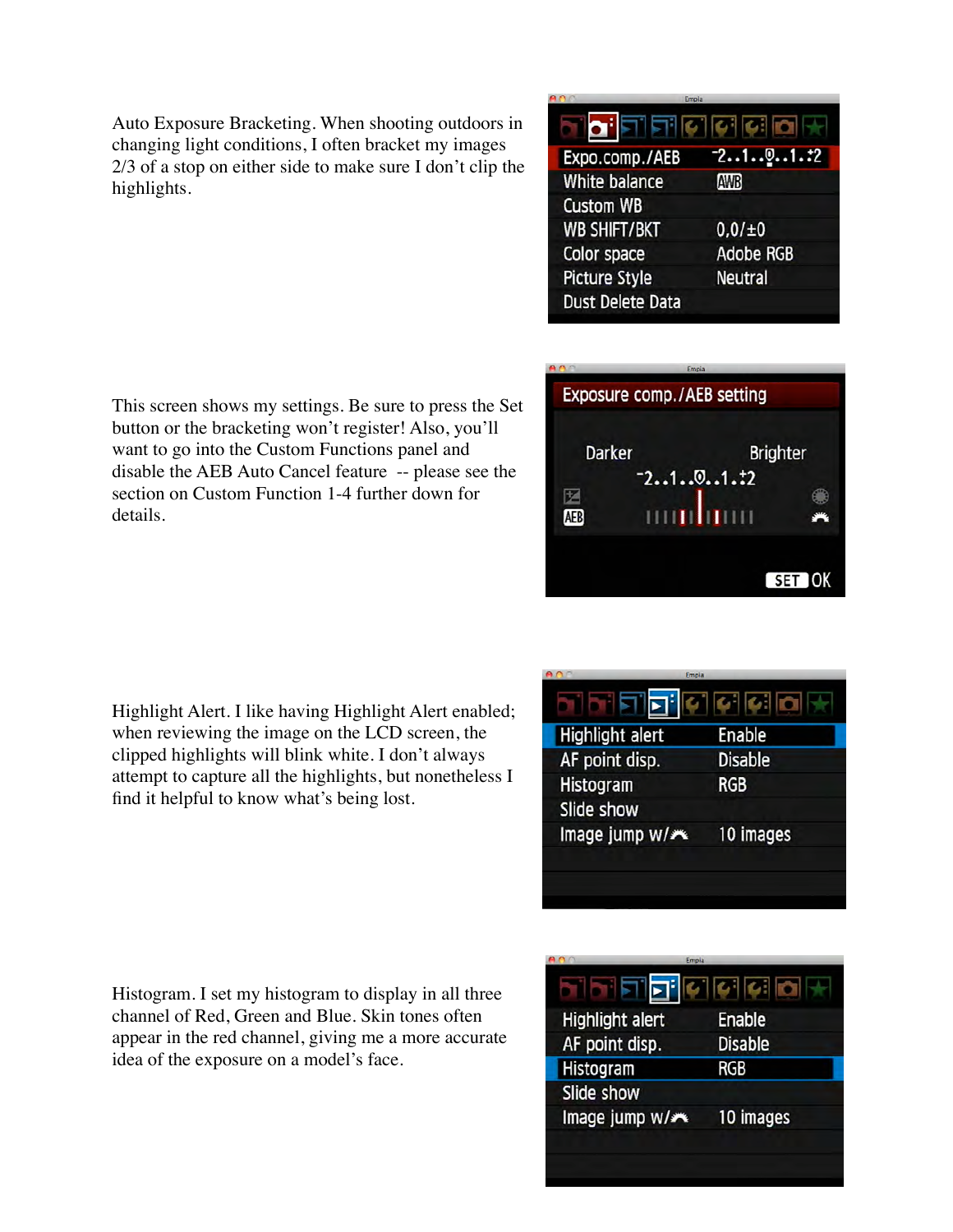Auto Power Off. When shooting video and using Live View to preview a scene, I like to set at least 4 minutes of time before Live View shuts off. This isn't as important for stills, and will drain the camera's battery faster.

|                | <b>CHISPES</b> |
|----------------|----------------|
| ils i s        |                |
| Auto power off | 4 min.         |
| Auto rotate    | On⊑            |
| Format         |                |
| File numbering | Continuous     |
| Select folder  |                |
|                |                |
|                |                |

Auto Rotate. I set the camera to rotate images only when ingested to the computer, and not on the back of the camera. This way I can view vertical images using the camera's full LCD screen for a larger preview.

| Video System. NTSC is the preferred system for most |  |
|-----------------------------------------------------|--|
| uses in the $U.S.A.$                                |  |

Live View/Movie Function Settings. This menu is the biggie for shooting video. It also controls the Live View settings, which can be very helpful for honing focus when shooting stills on a tripod. See the boxes below for my preferred settings.

|                | Empia             |
|----------------|-------------------|
| 5T E           |                   |
| Auto power off | 4 min.            |
| Auto rotate    |                   |
| Format         |                   |
| File numbering | <b>Continuous</b> |
| Select folder  |                   |
|                |                   |
|                |                   |

| <u> 156151</u>             | $\mathbf{c}$ il |
|----------------------------|-----------------|
| <b>LCD brightness</b>      | 寒山<br>$+ +$     |
| Date/Time                  | 03/04/'11 11:00 |
| Language                   | <b>English</b>  |
| Video system               | <b>NTSC</b>     |
| Sensor cleaning            |                 |
| Live View/Movie func. set. |                 |
|                            |                 |

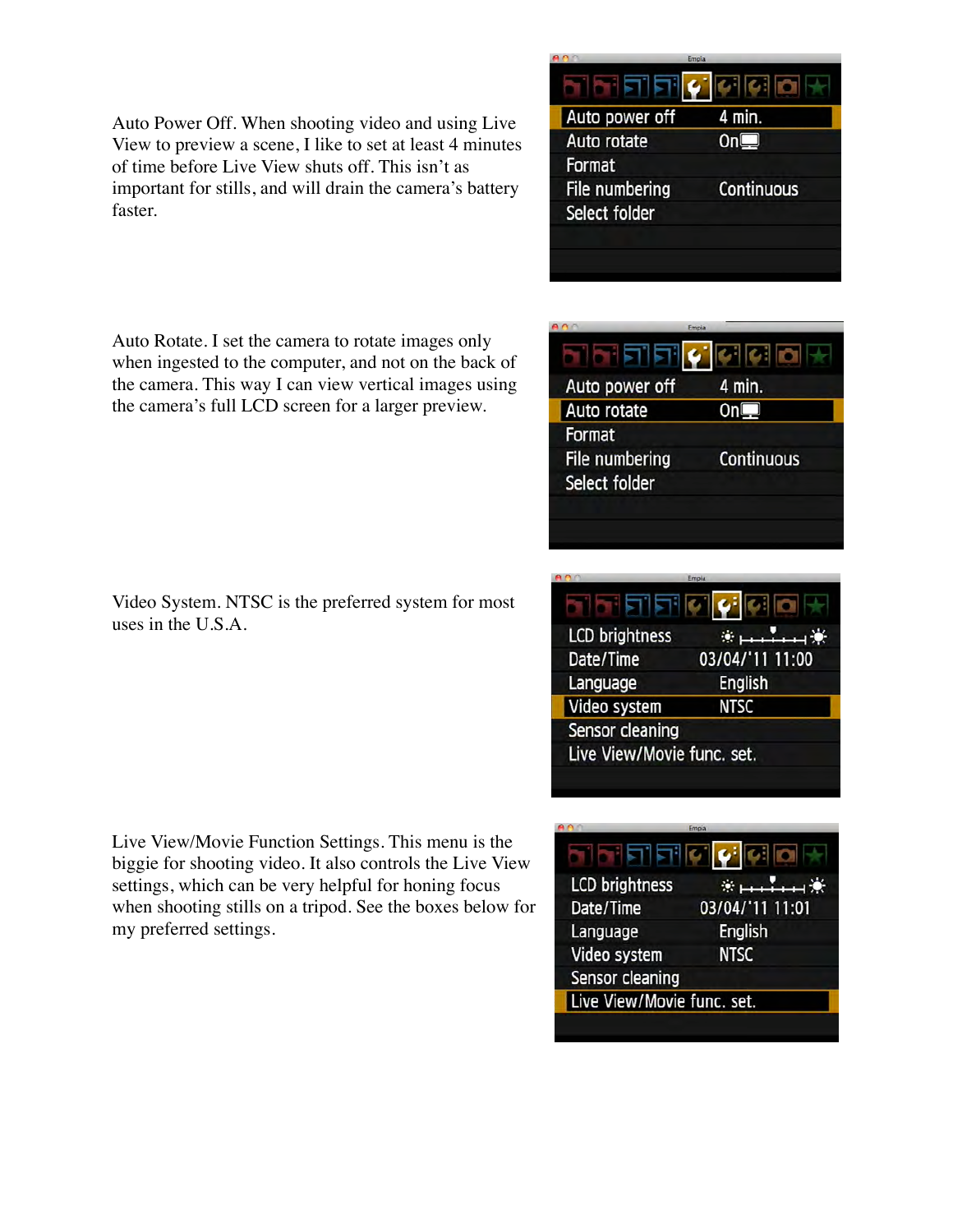This image shows my preferred settings for video and live view. I like having the grid enabled to help keep horizons straight.

-Silent Shoot in Mode 1 will reduce camera shake when shooting long-exposure landscapes in Live View Mode. It slows your frame rate down, however, so disable Silent Shooting when you want your camera to operate at full-speed frame rates.

-I set AF Mode to Quick Mode, when you press the autofocus button in Live View, the mirror drops to enable faster focusing. That said, whenever possible it is best to focus manually using the 5X and 10X magnification feature while in Live View.

Click on the LV Func Setting to go deeper into this menu. Here, I select Still + Movie mode. Press the Set button to go deeper.

Next, in the Screen Settings dialogue, select Movie Display. This will enable a histogram during live view mode. \*Note that if you select 'Exposure simulation,' the camera will shoot in Auto mode and you will not be able to control the exposure manually.

Here is a snapshot of the camera's LCD screen while in live view mode, with the RGB histogram enabled. Press the Info button to cycle the histogram etc on and off. \*IMPORTANT note on ISO speeds for video: shoot in increments of 160, e.g. 160, 320, 640, 1250 etc for the least amount of noise. This doesn't apply to stills, only video. See Tony Lorentzen's helpful 7D video tests to see for yoursel: <http://vimeo.com/1047373>

| Live View/Movie func. set. |                           |  |  |
|----------------------------|---------------------------|--|--|
| LV func. setting           | <b>OTHER PROISE</b>       |  |  |
| Grid display               | Grid $1 \#$               |  |  |
| Silent shoot.              | Mode 1                    |  |  |
| <b>Metering timer</b>      | 16 sec.                   |  |  |
| AF mode                    | Quick mode                |  |  |
| Movie rec. size            | 1920x1080 <sup>(</sup> 74 |  |  |
| Sound recording            | Auto                      |  |  |

| Live View function settings           |                   |
|---------------------------------------|-------------------|
| Stills+movie                          | $\mathbf{O}^{11}$ |
| Movie display                         | <b>PURPER</b>     |
| LV func. setting                      |                   |
| <b>Disable</b>                        |                   |
| Stills only                           |                   |
| Stills+movie                          |                   |
| <b>MENU</b> Cancel<br><b>SET Next</b> |                   |

|                             | Empia                  |                   |
|-----------------------------|------------------------|-------------------|
| Live View function settings |                        |                   |
| Stills+movie                |                        | $\mathbf{O}^{+1}$ |
| ♦ Movie display             |                        | <b>PRIDISP.</b>   |
|                             | <b>Screen settings</b> |                   |
| <b>Stills display</b>       |                        |                   |
| <b>Exposure simulation</b>  |                        |                   |
| Movie display               |                        |                   |
| <b>MENU Previous</b>        |                        | SET OK            |
|                             |                        |                   |

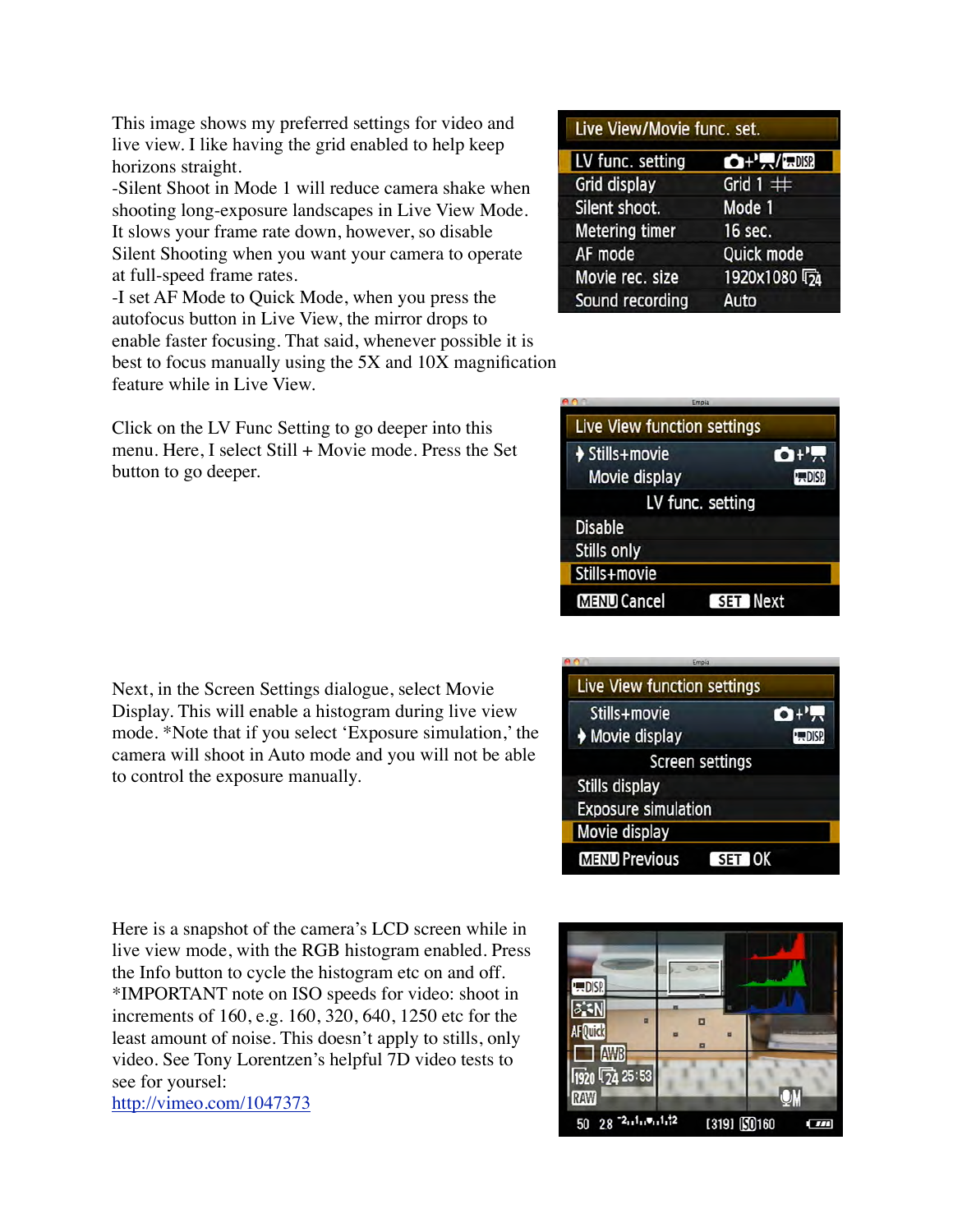Another important setting in the Live View/Movie Function Setting pane is the Movie Recording Size, which selects both movie size and the frame rate. I commonly choose a 24p frame rate (technically 23.976 frames per second) as it looks more like Hollywood film and less like handycam video. However many people use 30p, so always check with your client for their needs.

Sound Recording. For run-and-gun style shooting outdoors with a shotgun video microphone attached to the camera's hotshoe, I prefer setting sound levels to Auto. When shooting indoors with controlled sound levels, it's better to dial in the sound levels in the Manual mode.

\*\*FRAME RATES. While this isn't a 5D menu function, it's worth mentioning here. It's important to try to shoot video with a '180 Degree Shutter' which essentially

means that if you're shooting 24 frames per second, shoot with a shutter speed of 1/48th of a second (1/50th is the closest setting); and when shooting 30 frames per second, set the shutter speed to 1/60th of a second. See Tyler Ginter's helpful blog post here for more info: <http://tylerginter.com/post/11480534977/180-degree-shutter-learn-it-live-it-love-it>

Custom Functions. Below are the settings that I customize, beginning with the Exposure panel.

C.Fn I-3, ISO Expansion. Turn this on to enable shooting as low as ISO 50 and as high as ISO 25,600.

| Live View/Movie func. set. |                             |
|----------------------------|-----------------------------|
|                            |                             |
|                            | 1920x1080 5                 |
| Movie rec. size            | → 1920x1080 54<br>640x480 5 |

|                 | Empia |             |
|-----------------|-------|-------------|
| Sound recording |       |             |
| Sound rec.      | Auto  |             |
| Rec. level      |       |             |
|                 |       |             |
| $-dB$ 40        | 12    |             |
|                 |       |             |
|                 |       |             |
|                 |       | <b>MENU</b> |

| ini di di                     |
|-------------------------------|
| C.Fn I: Exposure              |
| C.Fn II: Image                |
| C.Fn III: Autofocus/Drive     |
| C.Fn IV: Operation/Others     |
| Clear all Custom Func. (C.Fn) |
|                               |

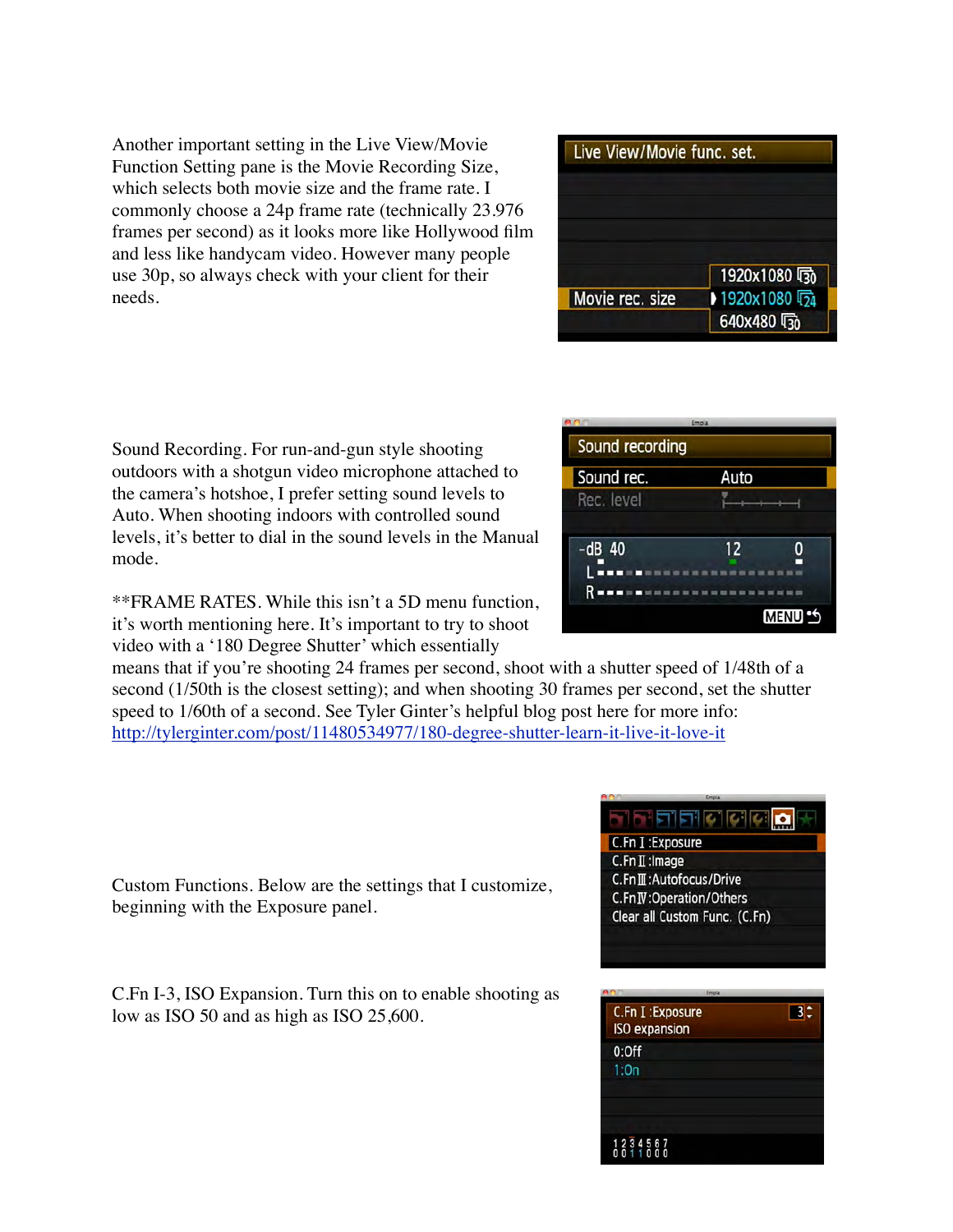C.Fn I-4, Bracketing auto cancel. Turn this to Off; otherwise the camera will cancel bracketing after only one sequence of three shots.

| Empia                                             |    |  |
|---------------------------------------------------|----|--|
| C.Fn I: Exposure<br><b>Bracketing auto cancel</b> | 4≛ |  |
| 0:0n                                              |    |  |
| $1:$ Off                                          |    |  |
|                                                   |    |  |
|                                                   |    |  |
|                                                   |    |  |
| 1234567<br>0011000                                |    |  |
|                                                   |    |  |

de de la

C.Fn I : Exposure  $C.Fn II: Image$ 

C.Fn III: Autofocus/Drive C.Fn IV: Operation/Others Clear all Custom Func. (C.Fn)

Next let's go to the C.Fn.II panel.

C.Fn II-2. I find that Lightroom's noise-reduction features are very robust, so I turn down the in-camera noise reduction to Low.

C.Fn II-3, Highlight Tone Priority. This setting enables the camera to capture a greater range of detail in highlights like backlit snow, clouds and water. Turning this setting on will make ISO 200 the lowest possible ISO. Note that when shooting video, this can at times produce extra noise -- however if shooting on snow at, say, ISO 320, it's probably a worthwhile compromise.

| Empia                                           |  |
|-------------------------------------------------|--|
| C.Fn II: Image<br>High ISO speed noise reduct'n |  |
| 0:Standard                                      |  |
| 1:Low                                           |  |
| 2:Strong                                        |  |
| 3:Disable                                       |  |
|                                                 |  |
|                                                 |  |

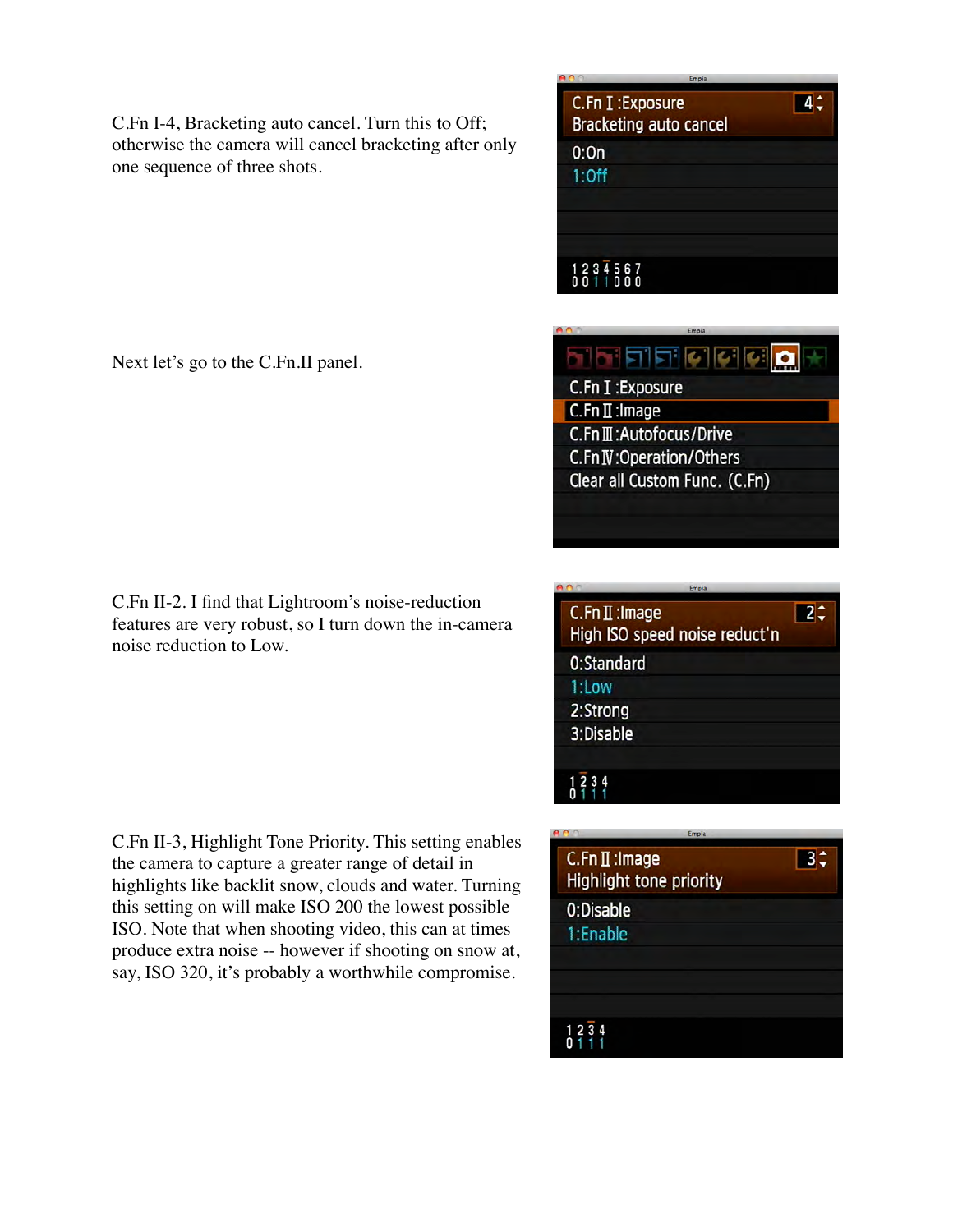C.Fn II-4, Auto Lighting Optimizer. This setting essentially brightens the shadows in a scene; it can be helpful when shooting run-and-gun video without a lighting crew. Try it at a Low setting and experiment to see if you like it; it's a judgement call. This setting applies only to Jpeg and Video files; it does not affect Raw files.

| Empia |                                                  |    |
|-------|--------------------------------------------------|----|
|       | C.Fn II: Image<br><b>Auto Lighting Optimizer</b> | 4≛ |
|       | 0:Standard                                       |    |
|       | 1:Low                                            |    |
|       | 2:Strong                                         |    |
|       | 3:Disable                                        |    |
|       |                                                  |    |
|       | 1234                                             |    |

de de la C.Fn I: Exposure C.Fn II: Image C.FnII: Autofocus/Drive C.Fn IV:Operation/Others Clear all Custom Func. (C.Fn)

I skip the C.Fn III panel as there's nothing I customize there, and continue to C.Fn IV.

C.Fn IV-1, Shutter Button and Auto Focus. I select option 2 which moves autofocus controls to the AF-ON button rather than the shutter button. This way I can focus with my thumb on the AF-ON button, which I find more helpful when tracking a moving subject in AI Servo autofocus mode.

Here is a snapshot of the various 'quick-view' settings I enable for easy access, using My Menu Settings. In the My Menu Settings dialogue, you can Register a range of menu settings for quick access. Click Register to view the full list and add a setting; click Delete to remove unneeded settings from the panel.

## C.Fn IV: Operation/Others  $\blacksquare$ Shutter button/AF-ON button 0:Metering + AF start 1:Metering + AF start/AF stop 2: Metering start/Meter+AF start 3:AE lock/Metering + AF start 4:Metering + AF start/Disable

| Expo.comp./AEB             | $-2.1.00.1.72$ |  |
|----------------------------|----------------|--|
| Highlight tone priority    |                |  |
| Live View/Movie func. set. |                |  |
| White balance              | <b>AWB</b>     |  |
| <b>Highlight alert</b>     | Enable         |  |
| My Menu settings           |                |  |
|                            |                |  |